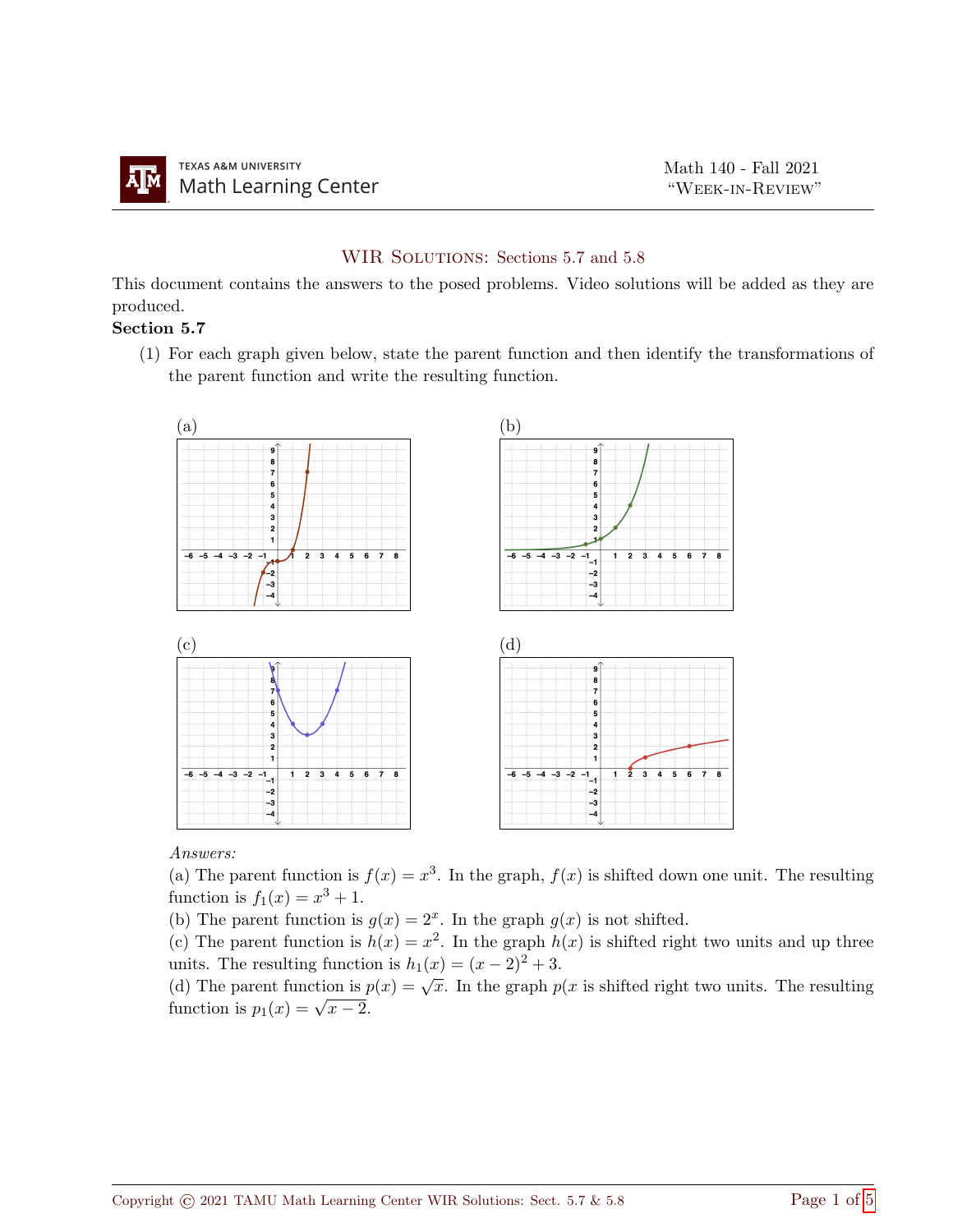(2) State the parent function for  $g(x) = -2 \cdot e^{x+3}$  and then the list of transformations (in the correct order) needed to graph the function.

Answer: The parent function for  $g(x)$  is  $g_p(x) = e^x$ . The correct order of transformations of  $g_p(x) = e^x$  to obtain  $g(x)$  is: (1) shift left three units, (2) vertically expanded by a factor of 2, and then  $(3)$  reflect across the x-axis.

(3) Write the equation of the function,  $g(x)$ , whose graph is the result of  $f(x) = \sqrt{x}$  undergoing the transformation of shifted left 3 units, vertically compressed by a factor of 3, and then shifted down 8 units.

Answer: 
$$
g(x) = \frac{1}{3}\sqrt{x+3} - 8
$$

(4) Given the graph of  $g(x)$  below, draw the graph of  $2g(x-1)+3$ .

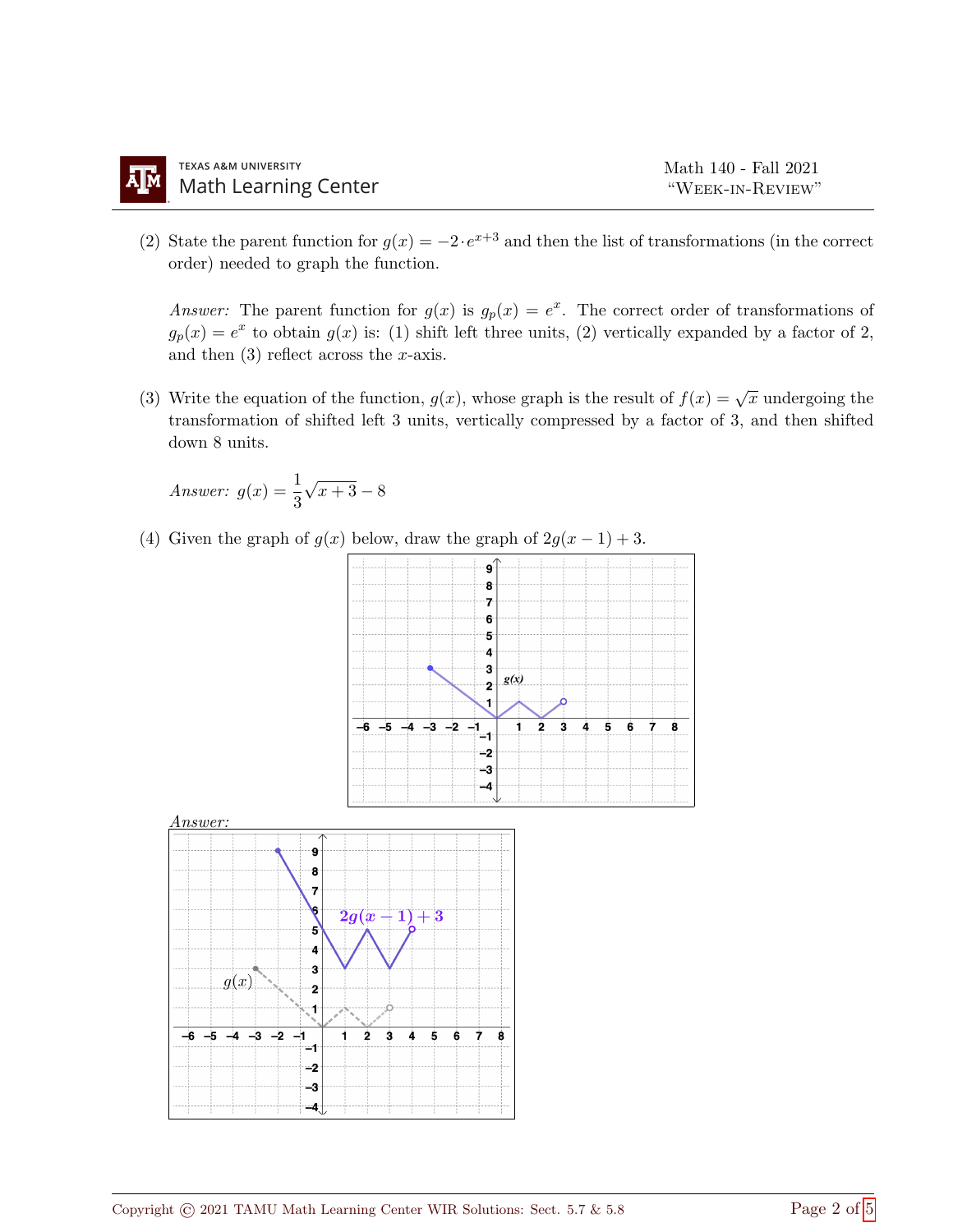## **TEXAS A&M UNIVERSITY Math Learning Center**



## Section 5.8

- (6) Without using a calculator, evaluate  $7^{2 \log_7(4)}$ . Answer: 16
- (7) Express  $\frac{1}{2}$  log<sub>4</sub>(x + 1) + log<sub>4</sub>(x) 4 log<sub>4</sub>(2x<sup>2</sup> 1) as a single logarithm. When necessary, assume all variables represent positive real numbers.

Answer: 
$$
\log_4\left(\frac{x(x+1)^{1/2}}{(2x^2-1)^4}\right)
$$

(8) Use the properties of logarithms to fully expand and simplify the expression  $\ln \left( \sqrt[3]{\frac{2x^3}{2}} \right)$  $e^2y^3$  $\setminus$ . When necessary, assume all variables represent positive real numbers. Answer:  $\frac{1}{3}\ln(2) + \ln(x) - \frac{2}{3}$  $\frac{2}{3} - \ln(y)$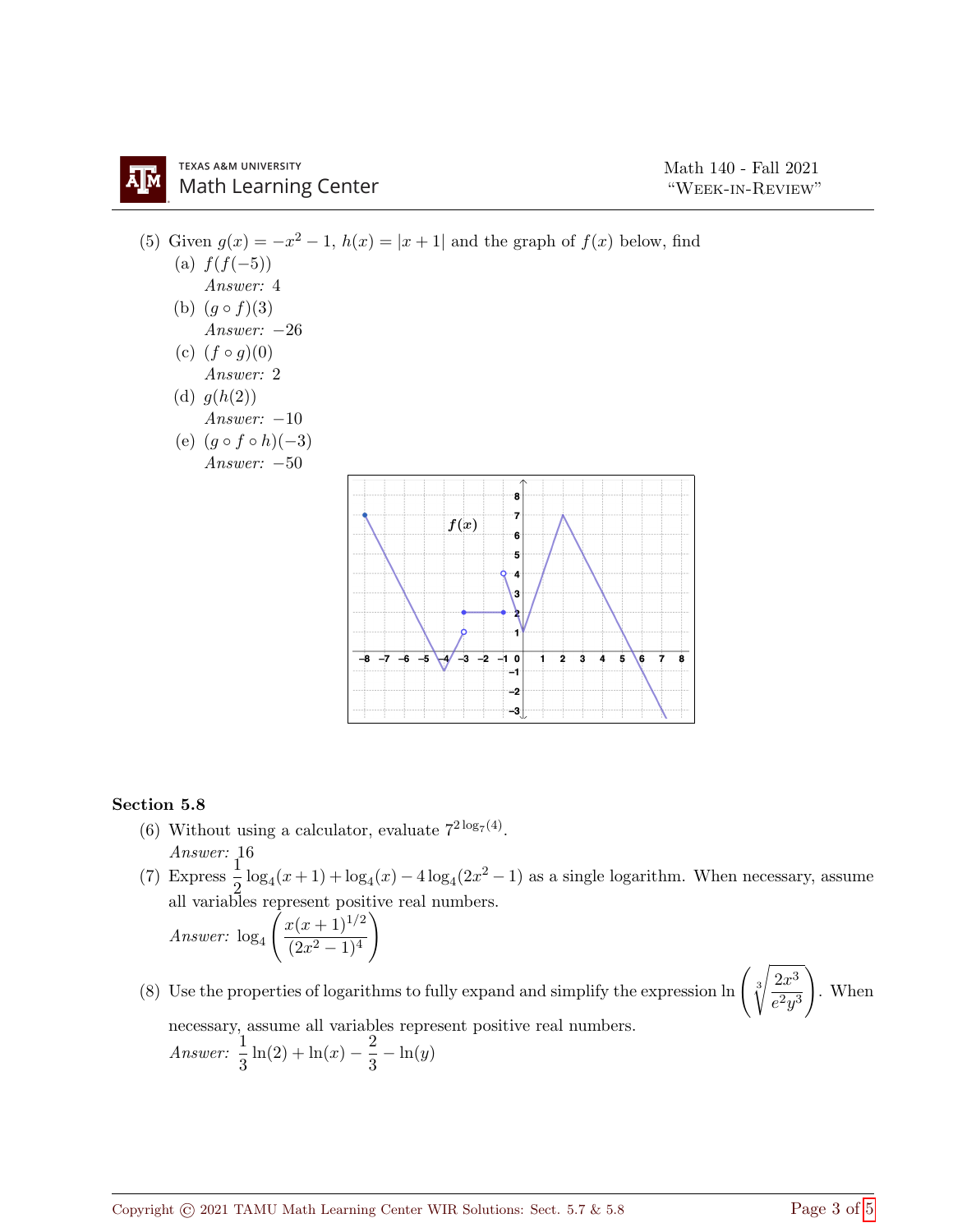- (9) Use properties of logarithms to determine whether each statement below is true or false.
	- (a)  $\log_4\left(\frac{16}{x}\right)$  $\boldsymbol{x}$  $= 2 - log_4(x)$ Answer: True
	- (b)  $\frac{\ln(5x)}{\ln(10x)} = \ln\left(\frac{1}{2}\right)$ 2  $\setminus$ Answer: False
	- (c)  $\log(10)^{2x} = xe^{\ln(2)}$ Answer: True
- (10) For each of the logarithmic functions below, state the (a) domain, (b) range, (c) end behaviors (i.e., behavior of the function values as  $x \to \pm \infty$ ), (d) x-intercept(s), and (e) y-intercept.
	- (a)  $f(x) = \log_{\frac{1}{2}}(x)$ Answer: (a) The domain of  $f(x)$  is  $(0, \infty)$ . (b) The range is of  $f(x)$  is  $(-\infty, \infty)$ . (c) As  $x \to 0^+, f(x) \to \infty$ . As  $x \to \infty, f(x) \to -\infty$ . (d) The *x*-intercept is  $(1, 0)$ (e) No y-intercept.
	- (b)  $g(x) = \ln(x)$ Answer: (a) The domain of  $g(x)$  is  $(0, \infty)$ . (b) The range is of  $g(x)$  is  $(-\infty, \infty)$ . (c) As  $x \to 0^+, g(x) \to -\infty$ . As  $x \to \infty, g(x) \to \infty$ . (d) The *x*-intercept is  $(1, 0)$ 
		- (e) No y-intercept.
- (11) State the domain of each algebraic function, using interval notation.

(a) 
$$
h(x) = \frac{\ln(x+2)}{e^{\sqrt{3x-1}}}
$$
  
\nAnswer:  $\left(\frac{1}{3}, \infty\right)$   
\n(b)  $g(x) = \ln(4x - 8) + \ln(x + 1)$   
\nAnswer:  $(2, \infty)$   
\n(c)  $f(x) = \frac{2^x}{1-(x-1)^2}$ 

c) 
$$
f(x) = \frac{1}{\ln(x) - 1}
$$
  
Answer:  $(0, e) \cup (e, \infty)$